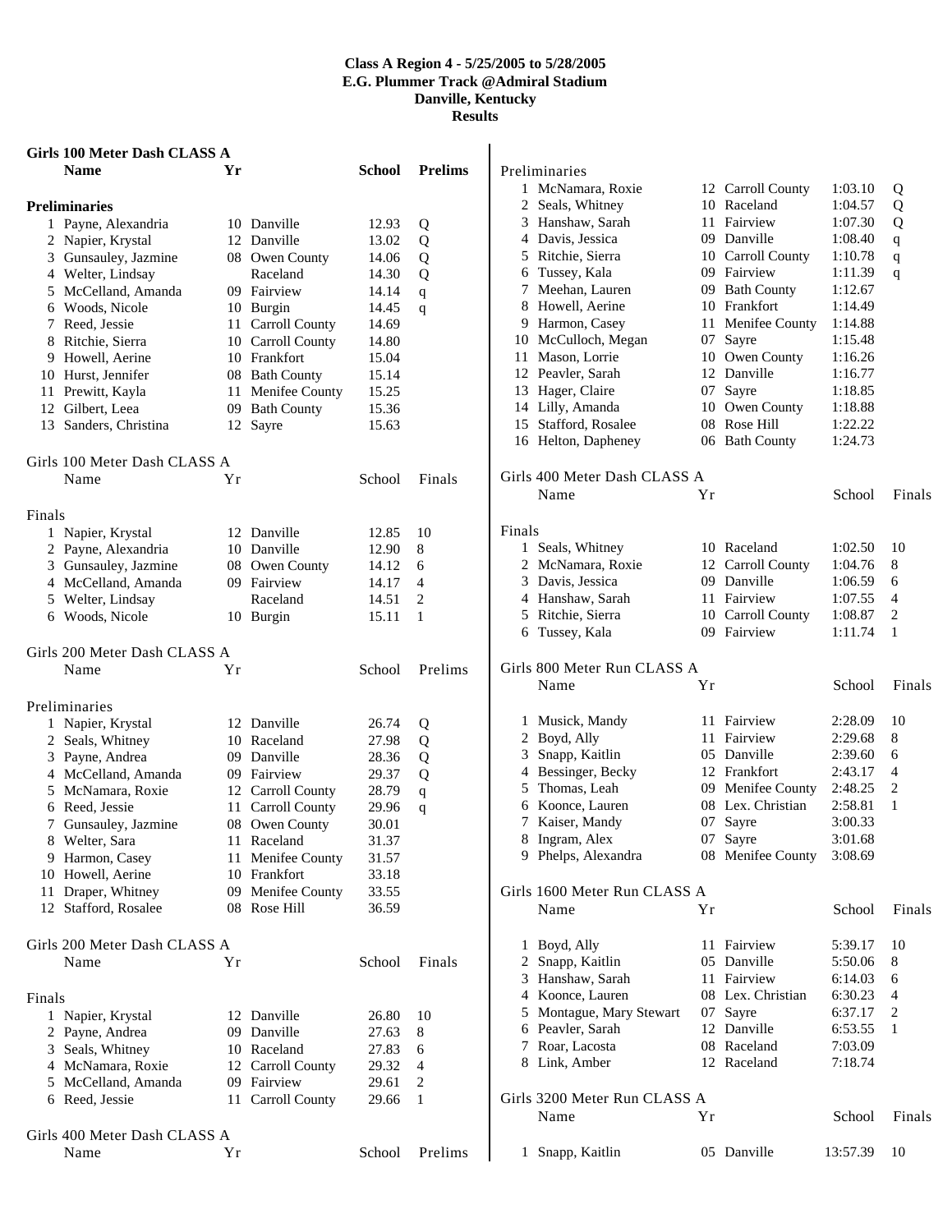|        | 2 Bridges, Kaitlin              |    | 07 Fairview           | 14:46.79 | 8              |
|--------|---------------------------------|----|-----------------------|----------|----------------|
|        | 3 Roar, Lacosta                 |    | 08 Raceland           | 15:42.83 | 6              |
|        | 4 Link, Amber                   |    | 12 Raceland           | 16:36.39 | 4              |
|        | 5 Wallace, Randee               |    | 10 Fairview           | 17:18.19 | 2              |
|        |                                 |    |                       |          |                |
|        | Girls 100 Meter Hurdles CLASS A |    |                       |          |                |
|        | Name                            | Υr |                       | School   | Prelims        |
|        |                                 |    |                       |          |                |
|        | Preliminaries                   |    |                       |          |                |
|        | 1 Stroup, Caroline              |    | 09 Danville           | 18.31    | Q              |
|        | 2 Baughman, Clarissa            |    | 09 Danville           | 18.75    | Q              |
|        | 3 Duty, Kristen                 |    | 12 Raceland           | 19.44    | Q              |
|        | 4 Montague, Mary Stewart        |    | 07 Sayre              | 22.68    | Q              |
|        | 5 Ross, Erin                    |    | 06 Bath County        | 21.47    | $\mathbf q$    |
|        | 6 Baker, Brooke                 | 11 | Sayre                 | 22.57    | q              |
|        | 7 Johnson, Katie                |    | 06 Bath County        | 22.69    |                |
|        |                                 |    |                       |          |                |
|        | Girls 100 Meter Hurdles CLASS A |    |                       |          |                |
|        | Name                            | Υr |                       | School   | Finals         |
| Finals |                                 |    |                       |          |                |
|        | 1 Stroup, Caroline              |    | 09 Danville           | 18.30    | 10             |
|        | 2 Baughman, Clarissa            |    | 09 Danville           | 18.65    | 8              |
|        | 3 Duty, Kristen                 |    | 12 Raceland           | 18.98    | 6              |
|        | 4 Ross, Erin                    |    | 06 Bath County        | 21.60    | 4              |
|        | 5 Montague, Mary Stewart        | 07 | Sayre                 | 22.11    | 2              |
|        |                                 |    |                       |          |                |
|        | Girls 300 Meter Hurdles CLASS A |    |                       |          |                |
|        | Name                            | Υr |                       | School   | Prelims        |
|        | Preliminaries                   |    |                       |          |                |
|        |                                 |    | 11 Fairview           | 51.91    |                |
|        | 1 Musick, Mandy                 |    |                       |          | Q              |
|        | 2 Stroup, Caroline              |    | 09 Danville           | 52.42    | Q              |
|        | 3 Pace, Diamond                 |    | 05 Danville           | 56.21    | Q              |
|        | 4 Duty, Kristen                 |    | 12 Raceland           | 59.27    | Q              |
|        | 5 Baker, Brooke                 |    | 11 Sayre              | 1:01.75  | $\mathbf q$    |
|        | 6 Montague, Mary Stewart        |    | 07 Sayre              | 1:02.20  | q              |
|        | 7 Ross, Erin                    |    | 06 Bath County        | 1:02.73  |                |
|        | 8 Johnson, Katie                |    | 06 Bath County        | 1:04.67  |                |
|        | Girls 300 Meter Hurdles CLASS A |    |                       |          |                |
|        | Name                            | Υr |                       | School   | Finals         |
|        |                                 |    |                       |          |                |
| Finals |                                 |    |                       |          |                |
|        | 1 Musick, Mandy                 |    | 11 Fairview           | 50.38    | 10             |
|        | 2 Stroup, Caroline              |    | 09 Danville           | 51.41    | 8              |
|        | 3 Pace, Diamond                 |    | 05 Danville           | 56.31    | 6              |
|        | 4 Duty, Kristen                 |    | 12 Raceland           | 57.30    | 4              |
|        | 5 Baker, Brooke                 | 11 | Sayre                 | 1:03.76  | $\overline{c}$ |
|        | 6 Montague, Mary Stewart        |    | 07 Sayre              | 1:06.04  | 1              |
|        |                                 |    |                       |          |                |
|        | Girls 4x100 Meter Relay CLASS A |    |                       |          |                |
|        | Team                            |    | Relay                 | Finals   |                |
|        | 1 Danville                      |    | А                     | 51.82    | 10             |
|        | 1) Payne, Alexandria 10         |    | 2) Payne, Andrea 09   |          |                |
|        |                                 |    |                       |          |                |
|        | 3) Jenkins, Rebecca 12          |    | 4) Napier, Krystal 12 |          |                |
|        | 2 Raceland                      |    | Α                     | 57.77    | 8              |
|        | 1) Welter, Lindsay              |    | 2) Duty, Kristen 12   |          |                |

|        | 3) Welter, Sara 11                                | 4) Baldridge, Christina 07                  |    |
|--------|---------------------------------------------------|---------------------------------------------|----|
|        | 3 Menifee County                                  | A<br>58.70                                  | 6  |
|        | 1) Draper, Whitney 09                             | 2) Phelps, Alexandra 08                     |    |
|        | 3) Prewitt, Kayla 11                              | 4) Lane, Lara 09                            |    |
|        | 4 Bath County                                     | 58.84<br>A                                  | 4  |
|        | 1) Hurst, Alicia 10                               | 2) Hurst, Jennifer 08                       |    |
|        | 3) Meehan, Lauren 09                              | 4) Gilbert, Leea 09                         |    |
|        | 5 Sayre                                           | A<br>1:02.64                                | 2  |
|        | 1) Sanders, Christina 12                          | 2) Baker, Brooke 11                         |    |
|        | 3) Hager, Claire 07                               | 4) McCulloch, Megan 07                      |    |
|        | Girls 4x200 Meter Relay CLASS A                   |                                             |    |
|        | Team                                              | Relay<br>Prelims                            |    |
|        |                                                   |                                             |    |
|        | Preliminaries                                     |                                             |    |
|        | 1 Raceland                                        | A<br>1:58.25                                | Q  |
|        | 1) Welter, Lindsay                                | 2) Duty, Kristen 12                         |    |
|        | 3) Welter, Sara 11                                | 4) Seals, Whitney 10                        |    |
|        | 2 Menifee County                                  | A<br>2:04.66                                | Q  |
|        | 1) Draper, Whitney 09                             | 2) Harmon, Casey 11                         |    |
|        | 3) Smallwood, Leslie 07                           | 4) Thomas, Leah 09                          |    |
|        | 3 Fairview                                        | A<br>2:04.75                                | Q  |
|        | 1) McCelland, Amanda 09                           | 2) Mills, Brandi 08                         |    |
|        | 3) Tussey, Kala 09                                | 4) Wallace, Randee 10                       |    |
|        | 4 Owen County                                     | A<br>2:07.51                                | q  |
|        | 1) Gunsauley, Jazmine 08                          | 2) Lilly, Amanda 10                         |    |
|        | 3) Mason, Lorrie 10                               | 4) Rainey, Ashley 10                        |    |
|        | 5 Bath County                                     | 2:12.57<br>A                                | q  |
|        | 1) Meehan, Lauren 09                              | 2) Ross, Erin 06                            |    |
|        | 3) Gilbert, Leea 09                               | 4) Gilbert, Jenna 06                        |    |
|        | --- Sayre                                         | A<br>DQ                                     |    |
|        | 1) McCulloch, Megan 07                            | 2) Sanders, Christina 12                    |    |
|        | 3) Baker, Brooke 11                               | 4) Hager, Claire 07                         |    |
|        | --- Danville                                      | A<br>DQ                                     |    |
|        | 1) Payne, Alexandria 10                           | 2) Payne, Andrea 09                         |    |
|        |                                                   |                                             |    |
|        | 3) Jenkins, Rebecca 12                            | 4) Watson, Riona 09                         |    |
|        |                                                   |                                             |    |
|        | Girls 4x200 Meter Relay CLASS A                   |                                             |    |
|        | Team                                              | Relay<br>Finals                             |    |
|        |                                                   |                                             |    |
| Finals |                                                   |                                             |    |
|        | 1 Raceland                                        | Α<br>1:56.96                                | 10 |
|        | 1) Welter, Lindsay                                | 2) Duty, Kristen 12                         |    |
|        | 3) Welter, Sara 11                                | 4) Seals, Whitney 10                        |    |
|        | 2 Menifee County                                  | Α<br>1:58.79                                | 8  |
|        | 1) Draper, Whitney 09                             | 2) Harmon, Casey 11                         |    |
|        | 3) Smallwood, Leslie 07                           | 4) Thomas, Leah 09                          |    |
|        | 3 Fairview                                        | 2:02.15<br>А                                | 6  |
|        | 1) McCelland, Amanda 09                           | 2) Mills, Brandi 08                         |    |
|        | 3) Tussey, Kala 09                                | 4) Wallace, Randee 10                       |    |
|        |                                                   |                                             |    |
|        | Girls 4x400 Meter Relay CLASS A<br>Team           | Relay<br>Finals                             |    |
|        |                                                   |                                             |    |
|        | 1 Fairview                                        | А<br>4:27.83                                | 10 |
|        | 1) Musick, Mandy 11                               | 2) Hanshaw, Sarah 11                        |    |
|        | 3) Boyd, Ally 11                                  | 4) Tussey, Kala 09                          |    |
|        | 2 Danville                                        | A<br>4:37.22                                | 8  |
|        | 1) Payne, Alexandria 10<br>3) Stroup, Caroline 09 | 2) Davis, Jessica 09<br>4) Pace, Diamond 05 |    |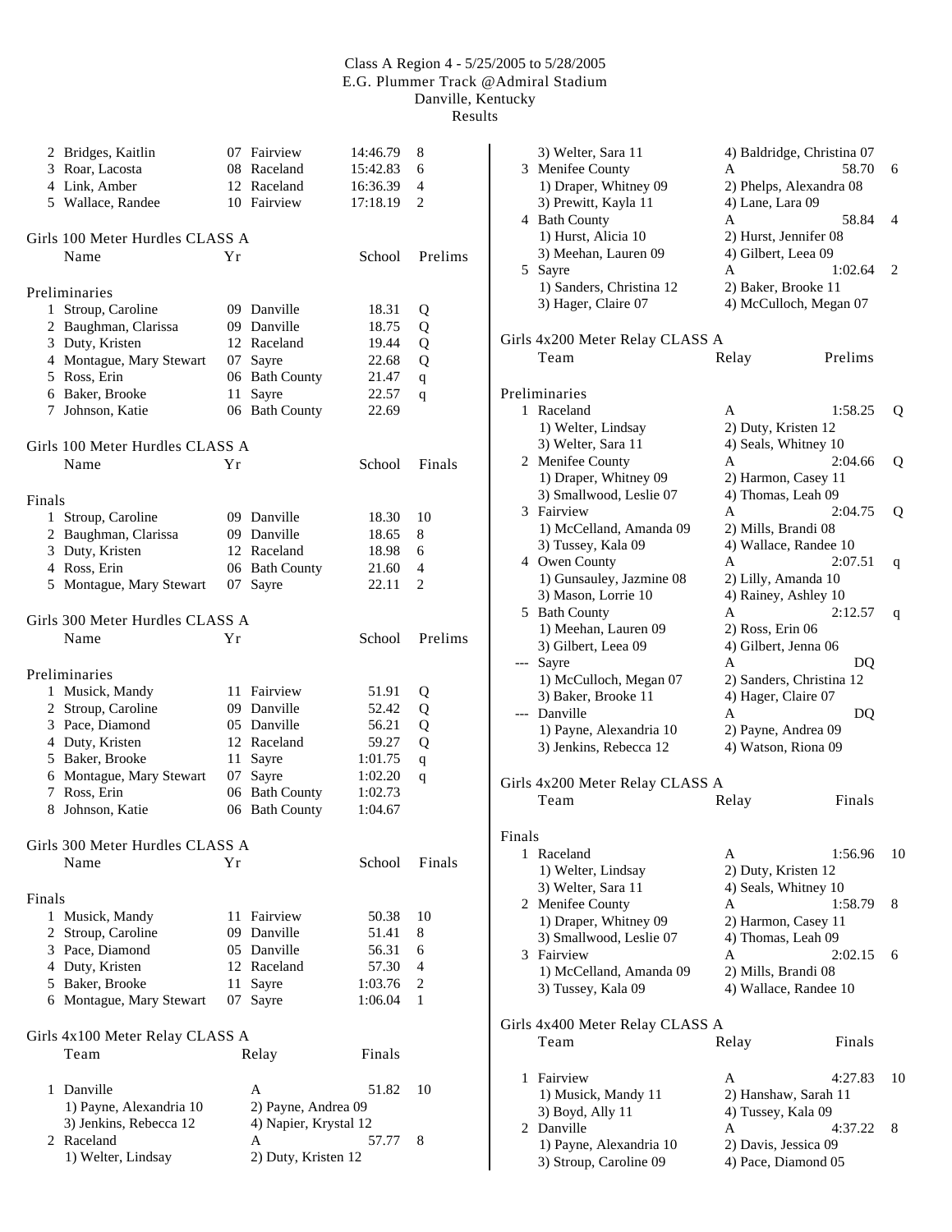|        | 3 Menifee County                    |    | A                                   | 4:52.83        | 6           |                               |
|--------|-------------------------------------|----|-------------------------------------|----------------|-------------|-------------------------------|
|        | 1) Draper, Whitney 09               |    | 2) Lane, Lara 09                    |                |             | Preliminaries                 |
|        | 3) Thomas, Leah 09                  |    | 4) Smallwood, Leslie 07             |                |             | 1 Fields, E                   |
|        |                                     |    |                                     |                |             | 2 Payne, Ro                   |
|        | Girls 4x800 Meter Relay CLASS A     |    |                                     |                |             | 3 Tillman,                    |
|        | Team                                |    | Relay                               | Finals         |             | 4 Banerjee,                   |
|        |                                     |    |                                     |                |             | 5 Turner, K                   |
|        | 1 Fairview                          |    | A                                   | 10:46.94       | 10          | 6 McNama                      |
|        | 1) Hanshaw, Sarah 11                |    | 2) Mills, Brandi 08                 |                |             | Henderso<br>7                 |
|        | 3) Boyd, Ally 11                    |    | 4) Wallace, Randee 10               |                |             | 8 Linder, P.                  |
|        | 2 Danville                          |    | A                                   | 11:08.05       | 8           | 9 Bradford,                   |
|        | 1) Snapp, Kaitlin 05                |    | 2) Pace, Diamond 05                 |                |             | 10<br>Barker, Ja              |
|        | 3) Saylor, Erin 11                  |    | 4) Peavler, Sarah 12                |                |             | Goecke, J<br>11               |
|        | 3 Menifee County                    |    | A                                   | 11:26.27       | 6           | 12 Denton, J                  |
|        | 1) Lane, Lara 09                    |    | 2) Phelps, Alexandra 08             |                |             | 13 Doolin, M                  |
|        | 3) Smallwood, Leslie 07             |    | 4) Thomas, Leah 09                  |                |             | 14 Malloy, A                  |
|        | --- Sayre                           |    | A                                   | DQ             |             | 15 Russell, 7                 |
|        | 1) Ingram, Alex 07                  |    | 2) Montague, Mary Stewart 07        |                |             | Smith, Jo<br>---              |
|        | 3) Kaiser, Mandy 07                 |    | 4) Turner, Maggie 10                |                |             |                               |
|        | --- Bath County                     |    | А                                   | DQ             |             | Boys 200 Mete                 |
|        | 1) Johnson, Katie 06                |    | 2) Helton, Dapheney 06              |                |             | Name                          |
|        | 3) Compton, Marion 08               |    | 4) Gilbert, Jenna 06                |                |             |                               |
|        |                                     |    |                                     |                |             | Finals                        |
|        | Boys 100 Meter Dash CLASS A         |    |                                     |                |             | 1 Payne, Ro                   |
|        | Name                                | Υr |                                     | School         | Prelims     | 2 Turner, K                   |
|        |                                     |    |                                     |                |             | 3 Fields, E                   |
|        | Preliminaries                       |    |                                     |                |             | 4 McNama                      |
|        |                                     |    | 11 Raceland                         |                |             | 5 Banerjee,                   |
|        | 1 Smith, Josh                       |    | 09 Frankfort                        | 11.52          | Q           | 6 Tillman,                    |
|        | 2 Fields, E J                       |    |                                     | 11.53          | Q           |                               |
|        | 3 Ford, Brandon                     |    | 10 Harrodsburg<br>12 Danville       | 11.57          | Q           | Boys 400 Mete                 |
|        | 4 Turner, Kelvin<br>5 Jackson, Cory |    |                                     | 11.74<br>11.75 | Q           | Name                          |
|        | 6 Hayden, Tyrell                    |    | 10 Harrodsburg<br>11 Lex. Christian | 11.87          | $\mathbf q$ |                               |
|        | 7 Moore, Avery                      |    | 10 Danville                         | 12.04          | q           |                               |
|        | 8 Henderson, Andre                  |    | 11 Lex. Christian                   | 12.09          |             | Preliminaries                 |
|        | 9 Robinson, Antoine                 |    | 10 Frankfort                        | 12.30          |             | 1 Fields, E                   |
|        | 10 McNamara, Shawn                  |    | 10 Carroll County                   | 12.40          |             | 2 Jones, Jae                  |
|        | 11 Barker, Jacob                    |    | 08 Bath County                      | 12.71          |             | Tillman,<br>3                 |
|        | 12 Bess, Ben                        |    | 12 Owen County                      | 12.85          |             | 4<br>Grey, Jan                |
|        | 13 Denton, James                    |    | 08 Raceland                         | 12.91          |             | 5 Linder, P.                  |
|        | 14 Goecke, JB                       |    | 10 Carroll County                   | 13.07          |             | 6 Masterso                    |
|        | 15 Russell, Travis                  |    | 10 Burgin                           | 13.57          |             | 7 Edwards,                    |
|        | 16 Hawkins, Joe                     |    | 11 Burgin                           | 13.60          |             | 8 Banerjee,                   |
|        | 17 Willlamiins, Michael             |    | 07 Menifee County                   | 15.12          |             | 9 Davis, Co                   |
|        | 18 McDougall, Griffin               |    | 07 Sayre                            | 15.61          |             | 10 Wright, S                  |
|        | 19 Warren, Steven                   |    | 06 Menifee County                   | 15.75          |             | 11 Dickersor<br>12 Barker, Ja |
|        | 20 Rogers, Lucas                    |    | 06 Sayre                            | 17.71          |             |                               |
|        |                                     |    |                                     |                |             | Preliminaries.                |
|        | Boys 100 Meter Dash CLASS A         |    |                                     |                |             | Name                          |
|        | Name                                |    |                                     | School         |             |                               |
|        |                                     | Υr |                                     |                | Finals      | 13 Kermickl                   |
|        |                                     |    |                                     |                |             | 14 Bickers, '                 |
| Finals |                                     |    |                                     |                |             | 15 Ratliff, N                 |
|        | 1 Fields, E J                       |    | 09 Frankfort                        | 11.47          | 10          | 16 Bush, Tyl                  |
|        | 2 Hayden, Tyrell                    |    | 11 Lex. Christian                   | 11.51          | 8           |                               |
|        | 3 Turner, Kelvin                    |    | 12 Danville                         | 11.52          | 6           | Boys 400 Mete                 |
|        | 4 Jackson, Cory                     |    | 10 Harrodsburg                      | 11.64          | 4           | Name                          |
|        | 5 Smith, Josh                       |    | 11 Raceland                         | 11.91          | 2           |                               |
|        |                                     |    |                                     |                |             | Finals                        |
|        | Boys 200 Meter Dash CLASS A         |    |                                     |                |             | 1 Jones, Jae                  |
|        | Name                                | Yr |                                     | School         | Prelims     |                               |

|        | гтенницанел                                  |    |                   |         |                |
|--------|----------------------------------------------|----|-------------------|---------|----------------|
| 1      | Fields, E J                                  |    | 09 Frankfort      | 23.61   | Q              |
|        | 2 Payne, Roderick                            |    | 12 Danville       | 23.93   | Q              |
|        | 3 Tillman, Alonzo                            |    | 11 Frankfort      | 24.30   | Q              |
|        | 4 Banerjee, raik                             |    | 11 Menifee County | 25.00   | Q              |
|        | 5 Turner, Kelvin                             |    | 12 Danville       | 24.20   | $\mathbf q$    |
|        | 6 McNamara, Shawn                            |    | 10 Carroll County | 24.69   | $\mathsf{q}$   |
|        | 7 Henderson, Andre                           |    | 11 Lex. Christian | 24.91   |                |
|        | 8 Linder, Phil                               | 11 | Sayre             | 25.58   |                |
|        | 9 Bradford, Jordan                           |    | 09 Owen County    | 25.93   |                |
|        | 10 Barker, Jacob                             |    | 08 Bath County    | 26.02   |                |
|        | 11 Goecke, JB                                |    | 10 Carroll County | 26.41   |                |
|        | 12 Denton, James                             |    | 08 Raceland       | 27.09   |                |
|        | 13 Doolin, Matthew                           |    | 10 Owen County    | 28.03   |                |
|        | 14 Malloy, Alex                              |    | 07 Rose Hill      | 28.46   |                |
|        | 15 Russell, Travis                           |    | 10 Burgin         | 28.74   |                |
|        | --- Smith, Josh                              |    | 11 Raceland       | FS      |                |
|        | Boys 200 Meter Dash CLASS A                  |    |                   |         |                |
|        | Name                                         | Yr |                   | School  | Finals         |
| Finals |                                              |    |                   |         |                |
|        | 1 Payne, Roderick                            |    | 12 Danville       | 23.20   | 10             |
|        | 2 Turner, Kelvin                             |    | 12 Danville       | 23.26   | 8              |
|        | 3 Fields, E J                                |    | 09 Frankfort      | 23.99   | 6              |
|        | 4 McNamara, Shawn                            |    | 10 Carroll County | 24.55   | $\overline{4}$ |
|        | 5 Banerjee, raik                             | 11 | Menifee County    | 24.69   | $\overline{c}$ |
|        | 6 Tillman, Alonzo                            | 11 | Frankfort         | 25.18   | 1              |
|        | Boys 400 Meter Dash CLASS A                  |    |                   |         |                |
|        | Name                                         | Yr |                   | School  | Prelims        |
|        | Preliminaries                                |    |                   |         |                |
|        | 1 Fields, E J                                |    | 09 Frankfort      | 53.17   | Q              |
|        | 2 Jones, Jae Paul                            |    | 09 Danville       | 53.99   | Q              |
|        | 3 Tillman, Alonzo                            |    | 11 Frankfort      | 54.49   | Q              |
|        | 4 Grey, Jamie                                |    | 10 Danville       | 55.80   | Q              |
|        | 5 Linder, Phil                               | 11 | Sayre             | 55.32   | $\mathbf q$    |
|        | 6 Masterson, DeMarkus                        |    | 10 Harrodsburg    | 55.83   | $\mathsf{q}$   |
| 7      | Edwards, Freeman                             |    | 10 Harrodsburg    | 56.01   |                |
|        | 8 Banerjee, raik                             |    | 11 Menifee County | 56.04   |                |
|        | 9 Davis, Cory                                |    | 09 Raceland       | 57.18   |                |
|        | 10 Wright, Spencer                           |    | 12 Lex. Christian | 58.43   |                |
| 11     | Dickerson, Justin                            |    | 09 Carroll County | 1:00.53 |                |
|        | 12 Barker, Jacob                             |    | 08 Bath County    | 1:01.96 |                |
|        | Preliminaries  (Boys 400 Meter Dash CLASS A) |    |                   |         |                |
|        | Name                                         | Υr |                   | School  | Prelims        |
|        | 13 Kermickle, Jeremy                         |    | 11 Owen County    | 1:01.98 |                |
|        | 14 Bickers, William                          |    | 11 Carroll County | 1:04.31 |                |
|        |                                              |    | 08 Raceland       |         |                |
|        | 15 Ratliff, Nick                             |    |                   | 1:04.70 |                |
|        | 16 Bush, Tyler                               |    | 11 Owen County    | 1:10.15 |                |
|        | Boys 400 Meter Dash CLASS A                  |    |                   |         |                |
|        | Name                                         | Υr |                   | School  | Finals         |
| Finals |                                              |    |                   |         |                |
|        | 1 Jones, Jae Paul                            |    | 09 Danville       | 52.99   | 10             |
|        |                                              |    |                   |         |                |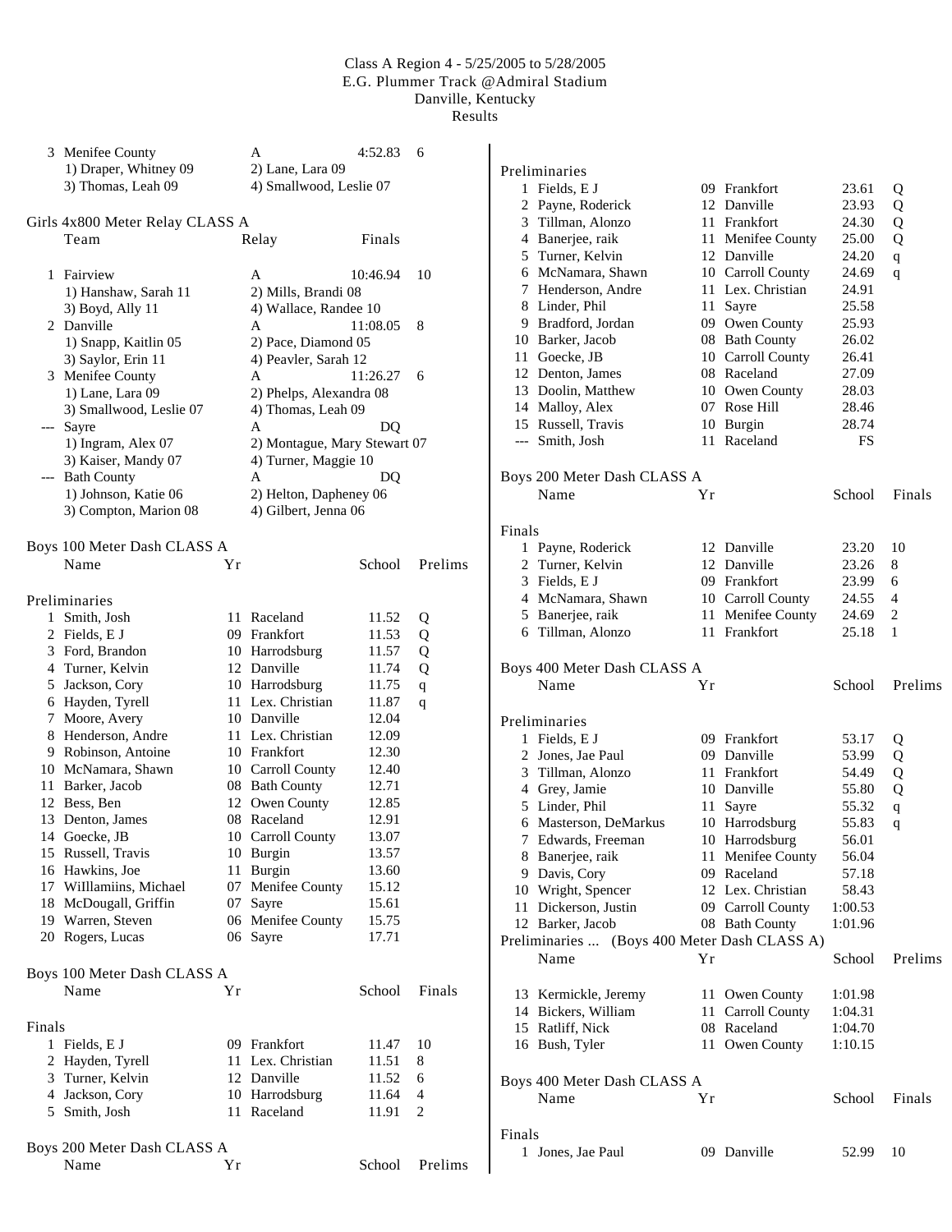|                | 2 Tillman, Alonzo           |    | 11 Frankfort             | 53.12    | 8              |
|----------------|-----------------------------|----|--------------------------|----------|----------------|
|                | 3 Fields, E J               |    | 09 Frankfort             | 53.22    | 6              |
|                | 4 Grey, Jamie               |    | 10 Danville              | 54.82    | 4              |
|                | 5 Linder, Phil              | 11 | Sayre                    | 54.89    | 2              |
|                | Boys 800 Meter Run CLASS A  |    |                          |          |                |
|                | Name                        | Υr |                          | School   | Finals         |
|                |                             |    |                          |          |                |
| 1              | Watts, Daniel               |    | 12 Raceland              | 2:10.10  | 10             |
|                | 2 LoVette, Daniel           |    | 10 Rose Hill             | 2:11.15  | 8              |
|                | 3 Fons, Aaron               |    | 11 Danville              | 2:14.13  | 6              |
|                | 4 Davis, Cory               |    | 09 Raceland              | 2:14.16  | 4              |
|                | 5 Quire, Matt               |    | 09 Carroll County        | 2:19.63  | 2              |
|                | 6 Bodner, Daniel            |    | 10 Danville              | 2:19.96  | 1              |
|                | 7 Morris, Josh              |    | 10 Menifee County        | 2:21.16  |                |
| 8              | Walker, Wesley              |    | 08 Sayre                 | 2:25.23  |                |
|                | 9 Taylor, Travis            |    | 10 Rose Hill             | 2:27.16  |                |
|                | 10 Graves, Michael          |    | 10 Lex. Christian        | 2:28.07  |                |
| 11             | Mitchell, Cory              |    | 11 Nicholas County       | 2:29.47  |                |
|                | 12 VanMeter, Jarrett        |    | 08 Sayre                 | 2:31.99  |                |
| 13             | Mooney, Keegan              |    | 09 Bath County           | 2:35.61  |                |
|                | 14 Gruber, Casey            |    | 11 Carroll County        | 2:40.33  |                |
|                | 15 Synder, Eric             |    | 06 Bath County           | 2:40.66  |                |
|                | 16 Rider, John              |    | 10 Harrodsburg           | 2:50.56  |                |
|                | 17 Kibler, Nate             |    | 07 Burgin                | 2:51.46  |                |
|                | 18 Willlamiins, Michael     | 07 | Menifee County           | 2:52.68  |                |
|                | Boys 1600 Meter Run CLASS A |    |                          |          |                |
|                | Name                        | Υr |                          | School   | Finals         |
|                |                             |    |                          |          |                |
| 1              | Johnson, Jerik              |    | 12 Carroll County        | 4:43.74  | 10             |
|                | 2 Hempel, Ross              |    | 09 Danville              | 4:44.84  | 8              |
|                | 3 Ifland, Kirby             |    | 12 Lex. Christian        | 4:52.57  | 6              |
|                | 4 LoVette, Daniel           |    | 10 Rose Hill             | 4:53.41  | 4              |
|                | 5 Watts, Daniel             |    | 12 Raceland              | 5:02.51  | 2              |
|                | 6 Meadows, Jeremy           |    | 10 Carroll County        | 5:05.26  | 1              |
|                | 7 Fons, Aaron               |    | 11 Danville              | 5:06.43  |                |
| 8              | Walker, Wesley              |    | 08 Sayre                 | 5:12.44  |                |
| 9              | Mitchell, Cory              | 11 | Nicholas County          | 5:16.59  |                |
| 10             | Taylor, Travis              |    | 10 Rose Hill             | 5:22.49  |                |
| 11             | Watts, Logan                |    | 09 Raceland              | 5:24.71  |                |
|                | 12 Ditto, David             |    | 10 Lex. Christian        | 5:25.04  |                |
| 13             | Mooney, Keegan              |    | 09 Bath County           | 5:26.97  |                |
| 14             | Harmon, Robert              |    | 09 Menifee County        | 5:28.06  |                |
| 15             | Thomas, AJ                  | 11 | <b>Bath County</b>       | 5:56.23  |                |
| 16             | Warren, Steven              |    | 06 Menifee County        | 6:02.74  |                |
| 17             | Rider, John                 |    | 10 Harrodsburg           | 6:09.63  |                |
|                | Boys 3200 Meter Run CLASS A |    |                          |          |                |
|                | Name                        | Υr |                          | School   | Finals         |
|                |                             |    |                          |          |                |
| 1              | Johnson, Jerik              |    | 12 Carroll County        | 10:45.73 | 10             |
| $\overline{c}$ | Ifland, Kirby               |    | 12 Lex. Christian        | 11:01.53 | 8              |
| 3              | Meadows, Jeremy             |    | 10 Carroll County        | 11:09.15 | 6              |
| $\overline{4}$ | Hempel, Ross                |    | 09 Danville              | 11:12.60 | 4              |
| 5              | Davis, Brad                 |    | 11 Lex. Christian        | 11:16.92 | $\overline{c}$ |
| 6              | Bush, Johnny                |    | 08 Rose Hill             | 11:27.96 | 1              |
| 7              | Rhodes, Joseph              |    | 12 Menifee County        | 12:29.16 |                |
| 8              | Bodner, Daniel              |    | 10 Danville              | 12:35.30 |                |
| 9              | Harper, Mark                | 11 | Nicholas County 12:54.66 |          |                |

| 10 Stapleton, Casey<br>Hopwood, Doug<br>11<br>12 Gillilland, Cade<br>13 Caudill, Dalton<br>14 Slone, Kyle<br>15 Holbrook, Dalton |    | 07 Raceland<br>07 Menifee County 13:09.88<br>Nicholas County 13:12.56<br>07 Bath County<br>08 Raceland<br>06 Bath County | 12:56.06<br>13:42.58<br>14:01.39<br>16:51.29 |                |
|----------------------------------------------------------------------------------------------------------------------------------|----|--------------------------------------------------------------------------------------------------------------------------|----------------------------------------------|----------------|
| Boys 110 Meter Hurdles CLASS A<br>Name                                                                                           | Υr |                                                                                                                          | School                                       | Prelims        |
|                                                                                                                                  |    |                                                                                                                          |                                              |                |
| Preliminaries<br>1 Strode, BJ                                                                                                    |    | 10 Danville                                                                                                              | 16.56                                        |                |
| 2 Jones, Jae Paul                                                                                                                |    | 09 Danville                                                                                                              | 16.69                                        | Q<br>Q         |
| 3 Masterson, Kenton                                                                                                              | 11 | Harrodsburg                                                                                                              | 16.94                                        | Q              |
| 4 Akers, Dustin                                                                                                                  |    | 12 Raceland                                                                                                              | 17.30                                        | Q              |
| 5 Lacks, Chris                                                                                                                   |    | 11 Raceland                                                                                                              | 17.72                                        | q              |
| 6 Florence, John                                                                                                                 |    | 12 Nicholas County                                                                                                       | 18.10                                        | q              |
| 7 Kochera, Seth                                                                                                                  |    | 11 Lex. Christian                                                                                                        | 18.40                                        |                |
| 8 Lopresto, Anthony                                                                                                              |    | 09 Bath County                                                                                                           | 20.53                                        |                |
| 9 Sorrell, Morgan                                                                                                                |    | 08 Bath County                                                                                                           | 21.60                                        |                |
|                                                                                                                                  |    |                                                                                                                          |                                              |                |
| Boys 110 Meter Hurdles CLASS A                                                                                                   |    |                                                                                                                          |                                              |                |
| Name                                                                                                                             | Υr |                                                                                                                          | School                                       | Finals         |
| Finals                                                                                                                           |    |                                                                                                                          |                                              |                |
| 1 Florence, John                                                                                                                 |    | 12 Nicholas County                                                                                                       | 16.30                                        | 10             |
| 2 Strode, BJ                                                                                                                     |    | 10 Danville                                                                                                              | 16.41                                        | 8              |
| 3 Masterson, Kenton                                                                                                              | 11 | Harrodsburg                                                                                                              | 16.48                                        | 6              |
| 4 Lacks, Chris                                                                                                                   | 11 | Raceland                                                                                                                 | 17.19                                        | 4              |
| 5 Akers, Dustin                                                                                                                  |    | 12 Raceland                                                                                                              | 19.78                                        | $\overline{c}$ |
| --- Jones, Jae Paul                                                                                                              |    | 09 Danville                                                                                                              | FS                                           |                |
|                                                                                                                                  |    |                                                                                                                          |                                              |                |
| Boys 300 Meter Hurdles CLASS A                                                                                                   |    |                                                                                                                          |                                              |                |
| Name                                                                                                                             | Υr |                                                                                                                          | School                                       | Prelims        |
| Preliminaries                                                                                                                    |    |                                                                                                                          |                                              |                |
| 1 Strode, BJ                                                                                                                     |    | 10 Danville                                                                                                              | 43.87                                        | Q              |
| 2 Florence, John                                                                                                                 |    | 12 Nicholas County                                                                                                       | 44.96                                        | Q              |
| 3 Lacks, Chris                                                                                                                   |    | 11 Raceland                                                                                                              | 46.58                                        | Q              |
| 4 Lopresto, Anthony                                                                                                              |    | 09 Bath County                                                                                                           | 49.61                                        | Q              |
| 5 Kochera, Seth                                                                                                                  | 11 | Lex. Christian                                                                                                           | 46.67                                        | q              |
| 6 Lawson, Sean                                                                                                                   | 10 | Menifee County                                                                                                           | 46.99                                        | q              |
| 7 Carroll, DJ                                                                                                                    |    | 10 Carroll County                                                                                                        | 49.43                                        |                |
| 8 Dickerson, Justin                                                                                                              |    | 09 Carroll County                                                                                                        | 52.37                                        |                |
| 9 Sorrell, Morgan                                                                                                                |    | 08 Bath County                                                                                                           | 53.80                                        |                |
|                                                                                                                                  |    |                                                                                                                          |                                              |                |
| Boys 300 Meter Hurdles CLASS A<br>Name                                                                                           |    |                                                                                                                          |                                              |                |
|                                                                                                                                  |    |                                                                                                                          |                                              |                |
|                                                                                                                                  | Υr |                                                                                                                          | School                                       | Finals         |
|                                                                                                                                  |    |                                                                                                                          |                                              |                |
| Finals<br>1 Strode, BJ                                                                                                           |    | 10 Danville                                                                                                              | 43.37                                        | 10             |
| 2 Florence, John                                                                                                                 |    | 12 Nicholas County                                                                                                       | 44.63                                        | 8              |
| 3 Kochera, Seth                                                                                                                  |    | 11 Lex. Christian                                                                                                        | 44.70                                        | 6              |
| 4 Lacks, Chris                                                                                                                   |    | 11 Raceland                                                                                                              | 46.59                                        | 4              |
| 5 Lawson, Sean                                                                                                                   |    | 10 Menifee County                                                                                                        | 46.75                                        | 2              |
| 6 Lopresto, Anthony                                                                                                              |    | 09 Bath County                                                                                                           | 48.43                                        | 1              |
|                                                                                                                                  |    |                                                                                                                          |                                              |                |
| Boys 4x100 Meter Relay CLASS A<br>Team                                                                                           |    | Relay                                                                                                                    | Prelims                                      |                |